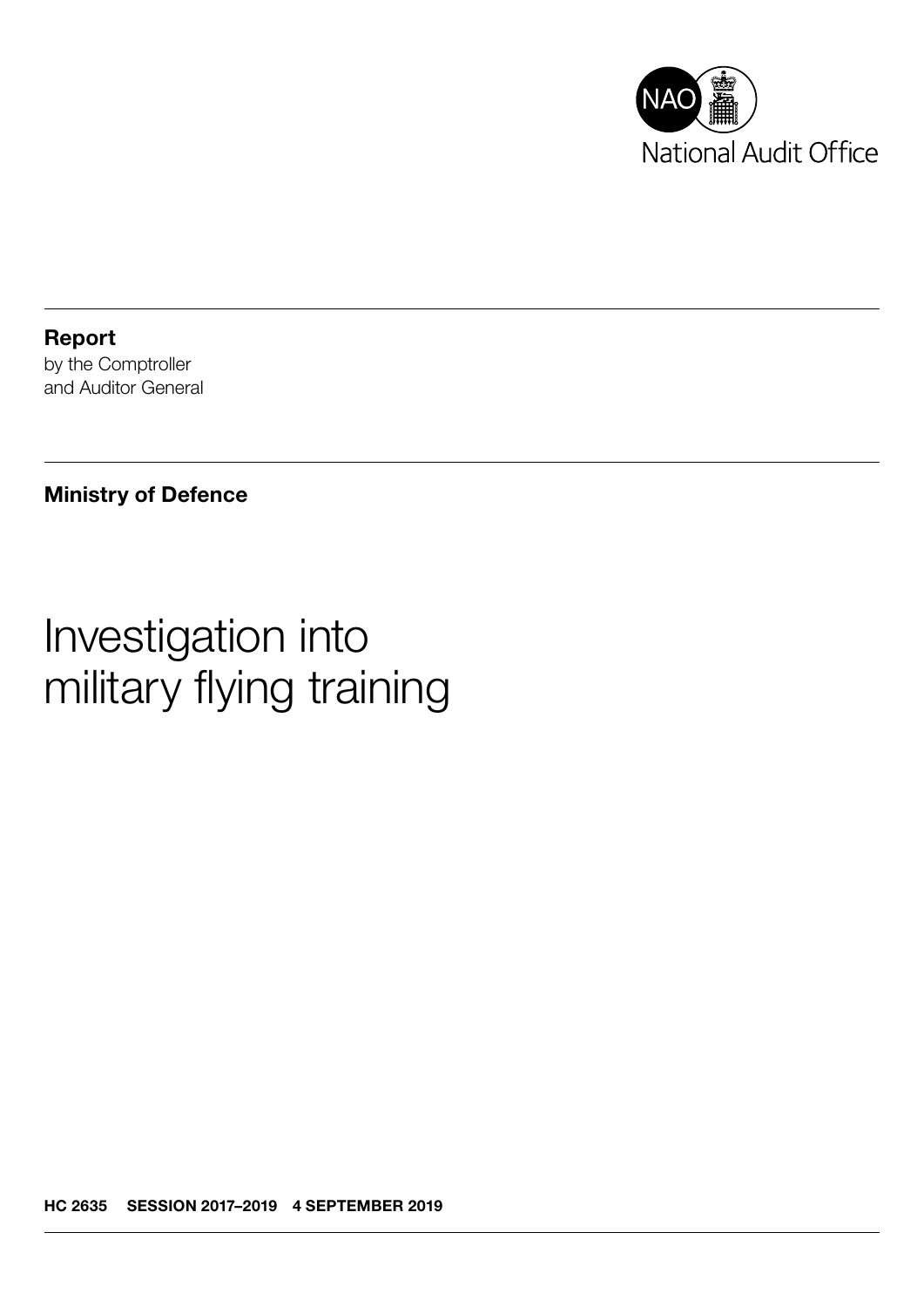## Summary

#### Key findings

Meeting the Ministry of Defence's (the Department's) aircrew requirements

10 The Department does not currently have the aircrew it needs. The Department does not have accessible historical data on the students completing the entire three-phase training process. However, using aircrew shortfalls as a proxy shows it has experienced significant personnel gaps for several years. For example, as at April 2019, the Royal Air Force (RAF) – the front-line command requiring the most aircrew – was 331 personnel (18%) below its pilot requirement (paragraph 1.3).

11 In the six years to 2018-19, the Department experienced an average 45% (125 student) shortfall in aircrew completing their Phase 2 training each year. Students must complete Phase 2 training before progressing to the Phase 3 operational training. In its worst year (2018-19), 49 students completed Phase 2, an 86% shortfall against the Department's current aircrew requirements. In its best year (2015-16), 182 students completed Phase 2, a 21% shortfall (paragraph 1.8 and Figure 3).<sup>4</sup>

12 Students completing Phase 2 training filled 94% (910) out of 965 Phase 3 operational training places between 2015-16 and 2018-19. To complete their training and be ready for service, students learn to fly front-line aircraft, such as Typhoon fast jet or Apache helicopter, during their Phase 3 training run by front-line commands. If the Department meets its stated requirement for 424 students completing Phase 2 training in 2022-23, it will need to increase its Phase 3 training capacity so students can complete their flying training (paragraph 1.9).

13 In the past two years, students have taken longer to complete training than expected. Centrally, the Department does not collect data from across frontline commands on the time students take to complete their three-phase training. Data from the RAF show that as at July 2019 training of its fast-jet pilots took an average of 7.1 years, compared with the Department's optimum time of 3.9 years. The Department told us that while waiting to take up courses students fill other roles, such as in air traffic control, where they help deliver services and develop their personal effectiveness. The data also show that 145 RAF students were due to start their Phase 2 training, having waited an estimated average of 90 weeks, compared with an expected position of 26 students waiting 12 weeks.<sup>5</sup> The Department plans to have an appropriate number of students awaiting the next stage of training to ensure that courses do not have gaps.

4 Phase 2 currently consists of aircrew being trained through the Military Flying Training System (the MFTS), but also through other training routes.

5 We were unable to provide full assurance over the data.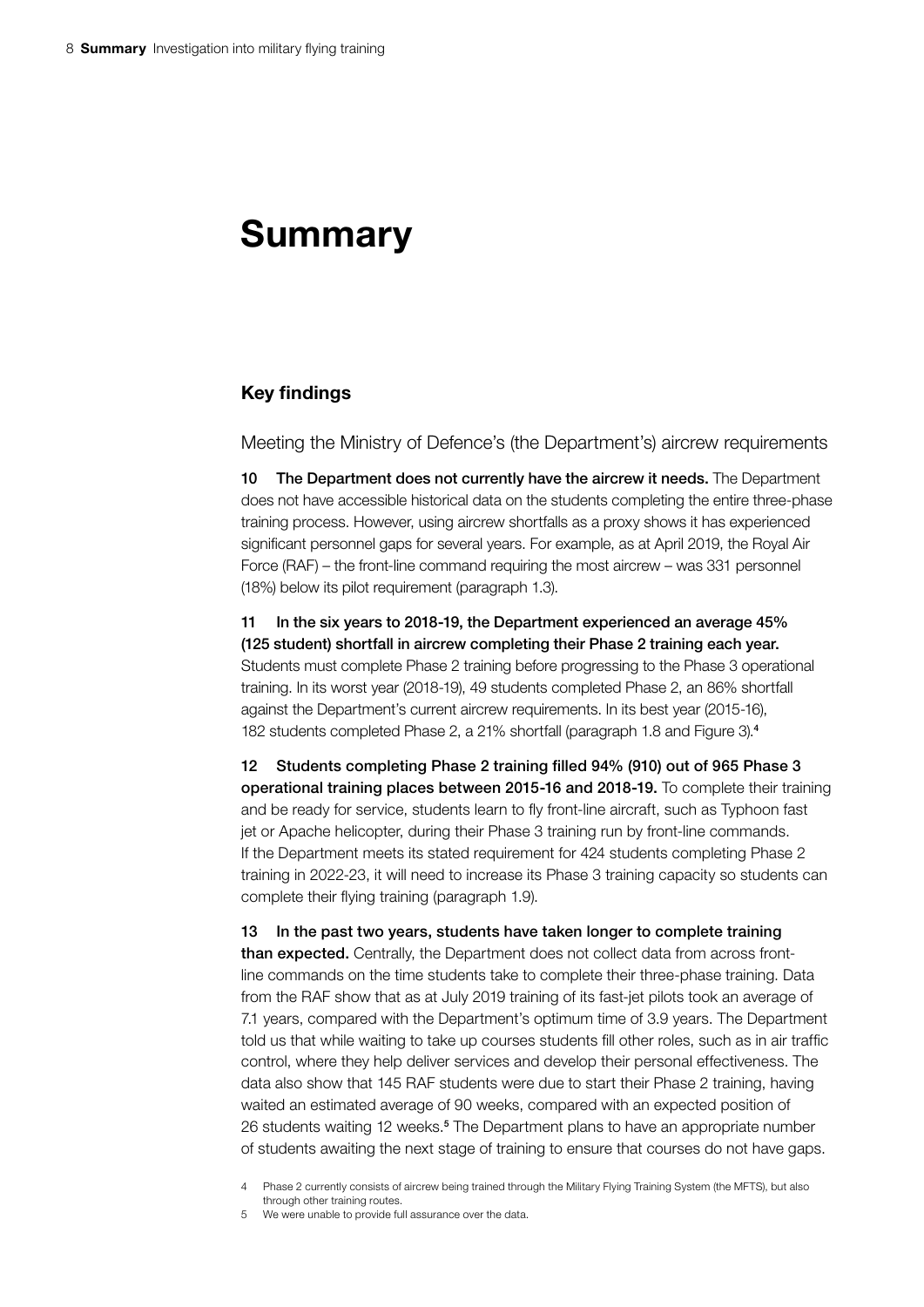It recognises this is not currently the case and is seeking to correct this situation. It recognises that extended waiting times can reduce the amount of time aircrew are available on the front line during their career. In 2018-19, fewer than 10 students left the Armed Forces before completing their flying training (paragraphs 1.10 to 1.13 and Figures 4 and 5).

#### Performance of the MFTS

14 The Department and Ascent now have in place most of the training components needed for the MFTS to operate fully by April 2020. Ascent and the Department have:

- brought into service 102 aircraft of seven different types;
- provided around 20 flight simulators and other training devices;
- built or refurbished new aircraft hangars and training facilities; and
- designed and certified 36 courses out of a planned total of 67.

Advanced jet and rear crew training has been provided since 2012, with the remaining training – for helicopter and fixed-wing students – now 94% ready and expected to be fully introduced from December 2019.<sup>6</sup> The MFTS will then provide training as designed to meet the Strategic Defence and Security Review 2010 requirement from April 2020. This represents only a further three-month slippage on top of the six-year delay we reported on in 2015. The Department considers this a good outcome considering the past position of the programme. The first students to be trained entirely via the MFTS courses are expected to graduate in September 2019 (paragraphs 1.15, 2.4 and Figures 8 and 9).

15 As at 31 March 2019, Ascent had received £514 million from the Department for introducing the MFTS and starting to deliver courses. As well as some debt repayments, this sum includes £145 million (30%) relating to fixed payments for designing the system, managing training courses and maintaining courseware. It also includes £245 million (52%) for ensuring the training components, such as the aircraft and simulators, were available for courses. Historical delays introducing the MFTS meant Ascent did not initially receive £15 million where training components were not in place. The Department was eventually liable for paying Ascent £10 million of this sum given it had failed to fulfill its responsibilities or remained contractually liable to make payments. As training components have been introduced, Ascent has delivered an increased number of courses (paragraph 1.16 and Figure 6).

<sup>6</sup> The fixed-wing package includes elementary flying and multi-engine training, which have been fully introduced, and basic jet training, which the Department and Ascent expect to be ready for training use from November 2019.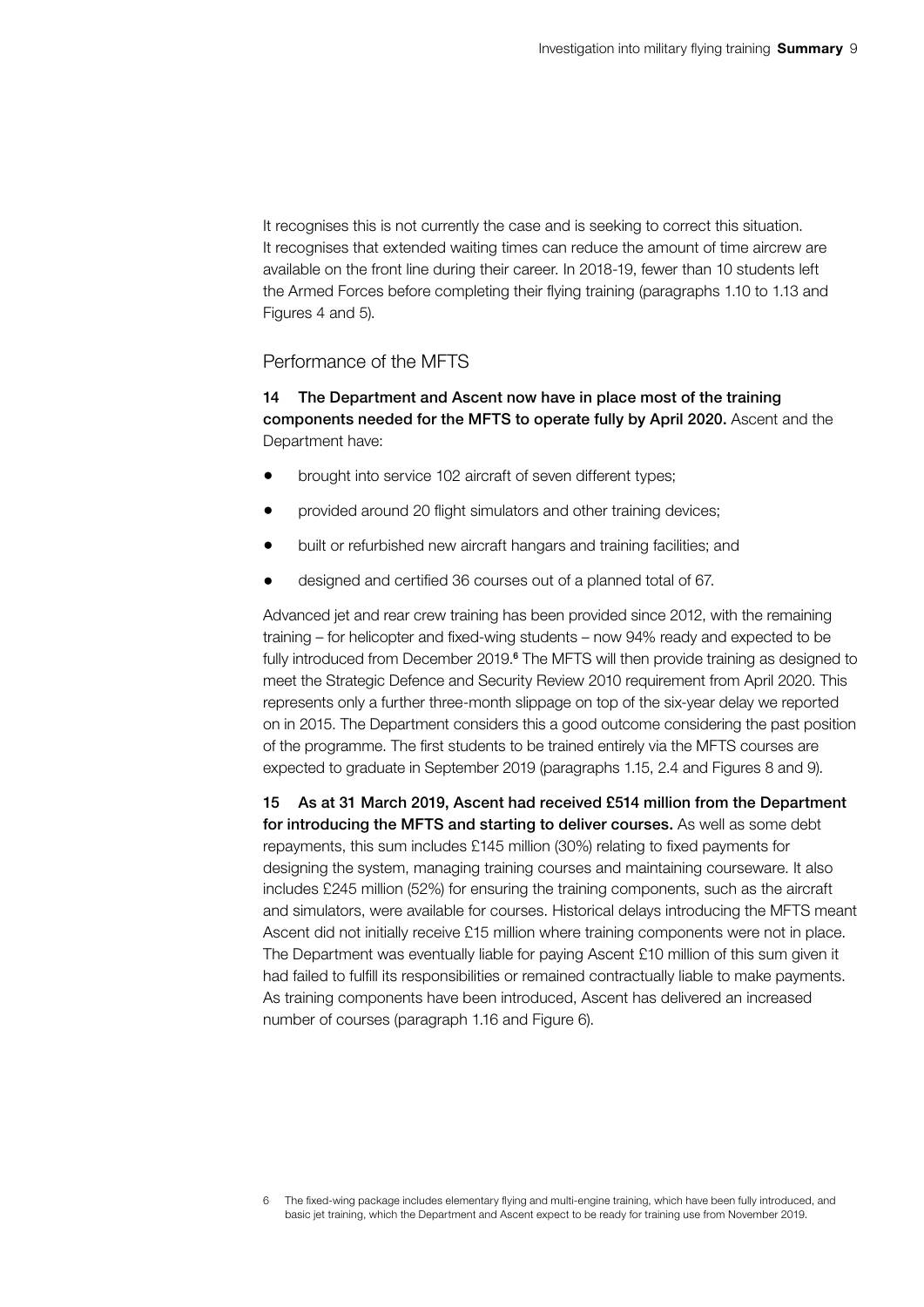16 As at 31 March 2019, 44 out of the 369 planned MFTS courses had been cancelled due to one or other party failing to fulfil its responsibilities. Neither the Department nor Ascent could easily provide a full list of delayed courses with underlying reasons, in part because the different roles and responsibilities make it difficult to determine the causes. Of the 44 cancelled courses, 28 related to the Department not fulfilling responsibilities such as not providing sufficient air traffic controllers or because runways were being refurbished. Other reasons have included:

- insufficient qualified instructors provided by the Department: For each training type, the Department has agreed to provide a proportion of the required instructors. This includes 75% of helicopter instructors and all live-flying, fast-jet instructors. However, there are currently military instructor shortfalls which the Department and Ascent are working to resolve; and
- availability of aircraft provided by Ascent and the Department: Ascent and its subcontractors provide all aircraft apart from the Hawk T2, which the Department provides through BAE Systems. Apart from helicopters, aircraft availability has been poor across the system. For example, between April and July 2019, Ascent did not provide the elementary flying, rear crew and multi-engine aircraft required. The Department provided an average of 12 advanced jet aircraft per day, against a required 18 per day.

In addition, the Department chose not to provide students for 10 of the planned 369 courses (paragraphs 2.12 to 2.20 and Figures 10 to 12).

#### Looking ahead

17 The Department does not yet have approved plans for every training package needed to deliver its current Phase 2 aircrew training requirements. Ascent has been contracted to provide, through the MFTS, the Strategic Defence and Security Review 2010 aircrew requirements. These requirements subsequently increased following the 2015 Review. Therefore, the MFTS was designed to provide 76 fewer trained aircrew than the Department's 2018-19 requirement. Since the 2015 Review, the Department has been considering and testing its options, developing business cases and putting additional commercial arrangements in place. For example, in July 2019, it agreed to expand the MFTS helicopter training capacity. The Department expects to make decisions for rear crew and multi-engine training by the end of 2019. As such, the Department expects to start incrementally increasing the number of trained students from 2020, with a fully expanded system from 2023 (paragraphs 1.18 and 3.6).

18 To increase the number of trained aircrew, the Department uses other providers outside the MFTS. In 2019-20, it expects to train 125 aircrew in other ways, such as through civilian training providers, at a cost of £15 million. Students following these routes need to complete additional military training, which the Department recognises may cost more than if those students completed the MFTS training (paragraphs 3.4 and 3.5, and Figure 13).